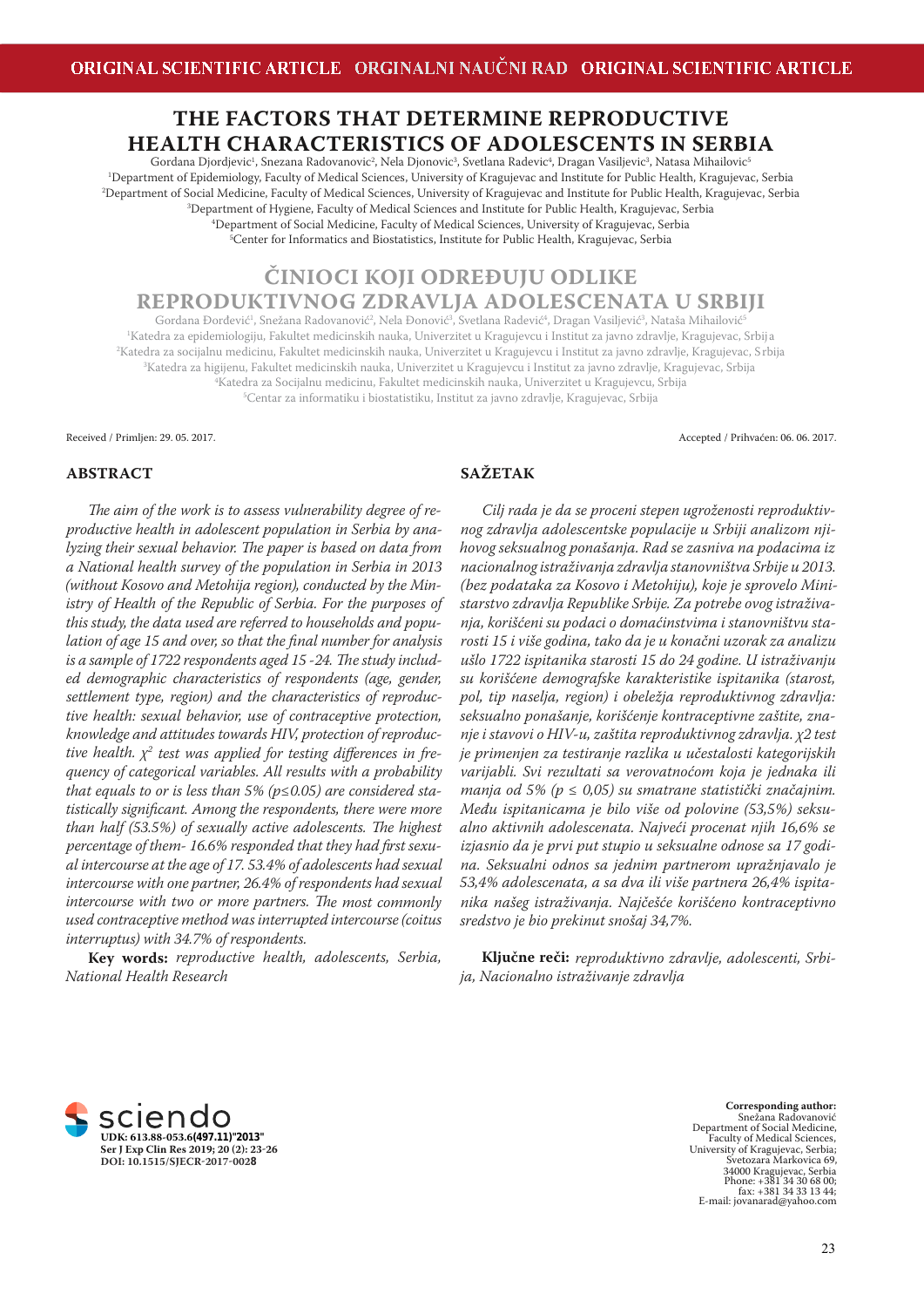

One of the modern societies features is an increase in sexual activity among young people. This is manifested by the growing proportion of adolescents sexually active, by a growing number of those who had the first sexual experience in the period of early adolescence and lowering the average age when the first sexual intercourse is realized. Sexual activity is followed by new health problems. This can result in unwanted pregnancy and the occurrence of diseases that are transmitted through sexual contact. Risk for the damage of reproductive health depends on the adopted model of sexual behavior, as well as on many other determinants of physiological characteristics and health habits of an individual, and it also depends on number of factors related to socio-cultural environment. Reproductive health of young people in the age of adolescence is particularly affected which is explained by the unfinished processes of their physical and psychosocial maturation. Young people are susceptible to various influences of immediate and wider social environment and the environment affects -to a greater or lesser extent their knowledge, attitudes and behavior in the areas of sexuality and reproduction (1).

# **THE AIM OF STUDY**

The aim of the paper is to assess the vulnerability degree of adolescent reproductive health in Serbia by analyzing their sexual behavior.

#### **METHOD**

#### **Data source and type of study**

The paper is based on data from a national health survey of the population of Serbia in 2013 (no data for Kosovo

and Metohia region). This is the third national survey of health of the population, conducted by the Ministry of Health of the Republic of Serbia. The survey was conducted in accordance with the methodology and instruments of the European Health Survey - Second Wave (EHIS-wave 2). We used a nationally representative random sample, stratified two-stage sample with a known probability of selection of sample units at every stage of sampling. The sample was selected so, as to provide a statistically reliable estimate of the large number of indicators that indicate the health of the population at the national level. The mechanisms that have been used to obtain a random sample of households and respondents, represent a combination of the two sampling techniques: stratification and multi-stage sampling. For the purposes of this study, the data on households and population age 15 and over were used, so that the final sample for analysis entered 1722 respondents aged 15 to 24.

#### **Variables**

Demographic characteristics (age, gender, type of settlement, region) were used as independent variables. Reproductive health is described and analyzed through the following characteristics: sexual behavior (sexual relations with a steady partner and someone who is not, the use of contraceptive protection, ( opinion on condom use, used contraceptive type), reproductive health protection (antenatal age at the first visit to a gynecologist, gynecologist visits in the last 12 months, the reason for the visit, abortions ).

#### **Statistical data processing**

All data of interest are presented and analyzed by adequate mathematical-statistical methods appropriate for the data type.  $\chi^2$  test was applied to test the difference in the frequency of categorical variables. All results with the

**Table 1.** Sexual behavior adolescents in Serbia in relation to sociodemographic characteristics

| Variables                   | Sexual<br>intercourse<br>with one<br>$\frac{1}{2}$ partner $\frac{1}{2}$ | p       | Sexual<br>contact<br>with two or<br>more part-<br>ners (%) | p       | Condom<br>used during<br>the last<br>sexual con-<br>$tact (\%)$ | p       | Used con-<br>dom with<br>occasional<br>partners<br>(%) | $\mathbf{p}$ |
|-----------------------------|--------------------------------------------------------------------------|---------|------------------------------------------------------------|---------|-----------------------------------------------------------------|---------|--------------------------------------------------------|--------------|
| <b>Sex</b>                  |                                                                          |         |                                                            |         |                                                                 |         |                                                        |              |
| Male                        | 52.9                                                                     | p<0.001 | 77.2                                                       | p<0.001 | 57.1                                                            | p<0.05  | 69.9                                                   | p<0.001      |
| Female                      | 47.1                                                                     |         | 22.8                                                       |         | 42.9                                                            |         | 30.1                                                   |              |
| Settlement type             |                                                                          |         |                                                            |         |                                                                 |         |                                                        |              |
| Urban setting               | 58.1                                                                     | p<0.05  | 57                                                         | p<0.05  | 63                                                              | p<0.05  | 58.6                                                   | p > 0.05     |
| Ruralna setting             | 41.9                                                                     |         | 43                                                         |         | 37                                                              |         | 41.4                                                   |              |
| <b>Region</b>               |                                                                          |         |                                                            |         |                                                                 |         |                                                        |              |
| Belgrade                    | 25.4                                                                     | p<0.001 | 21.5                                                       | p<0.001 | 25.8                                                            | p<0.001 | 22.6                                                   | p<0.001      |
| Vojvodina                   | 22.9                                                                     |         | 31.1                                                       |         | 26.4                                                            |         | 26.3                                                   |              |
| Shumadia and Western Serbia | 25.9                                                                     |         | 24.4                                                       |         | 21.5                                                            |         | 22.9                                                   |              |
| South and Eastern Serbia    | 25.8                                                                     |         | 23                                                         |         | 26.4                                                            |         | 28.2                                                   |              |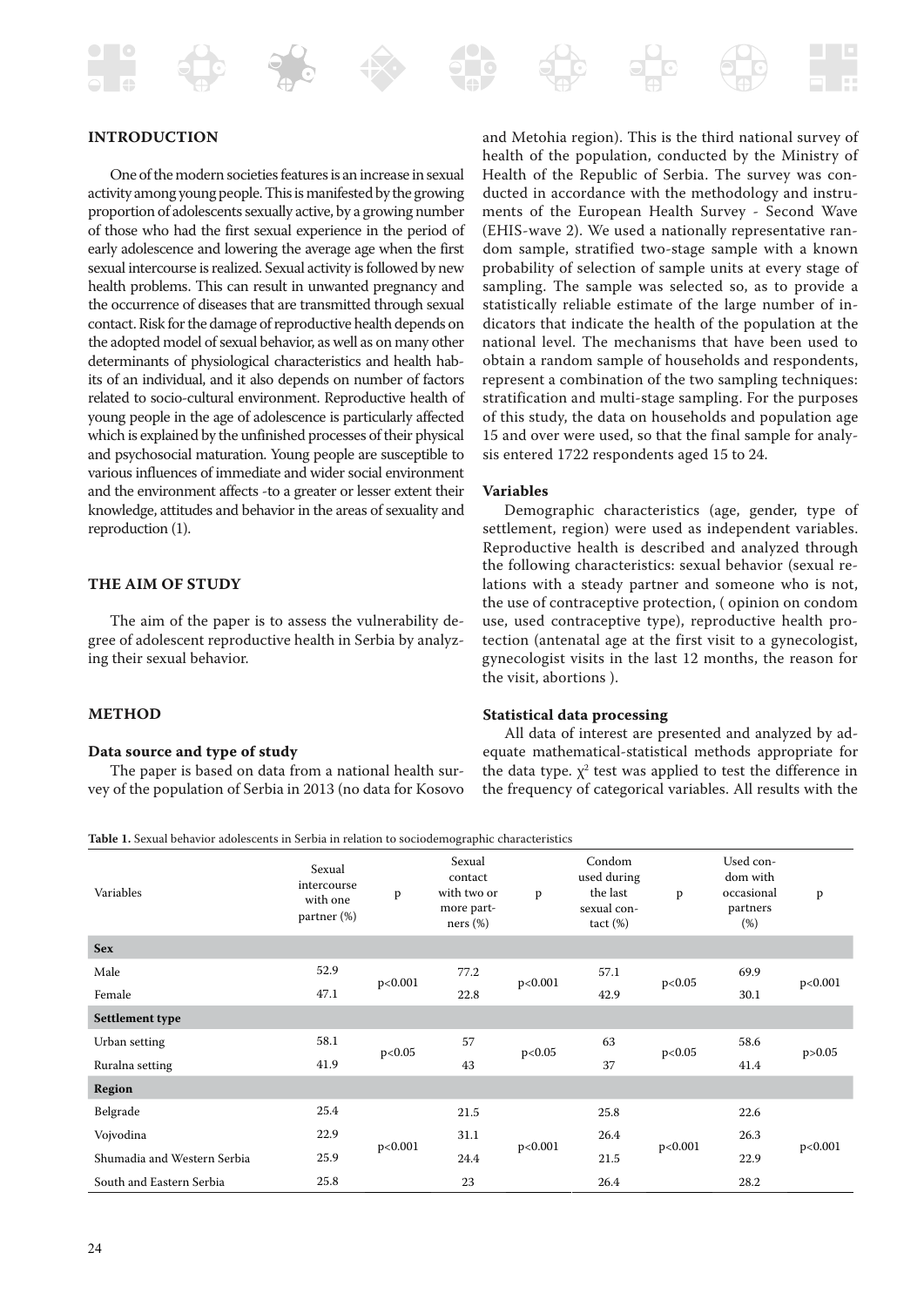

#### **RESULTS**

From a total of 1722 respondents aged 15-24 (average age  $19 \pm 2.1$  years) 49% of boys and 51% girls were interviewed. 55.5% of the surveyed adolescents were from urban areas. 30% of adolescent respondents were from Sumadia and West Serbia regions.

The survey results show that there are more than half (53.5%) sexually active adolescents, boys (52.9%) more often than girls  $(47.1\%)$ ,  $(p < 0.001)$ . The highest percentage 16.6% of them confirmed that they had their first sexual experience at the age of 17 years old , girls (53.4%) more often than boys (46.6%), the difference was statistically significant  $(p<0.05)$ . In the last 12 months in relation to the survey time 73.2% of adolescents had sexual intercourse. Sexual intercourse with one partner was with 53.4% of adolescents, girls more often (p<0.05) and adolescents from the South and East Serbia (27.8%) (p<0.05). 26.4% respondents from our survey had sexual contact with two or more partners, slightly more boys (67,4%) (p<0.05) and adolescents from Sumadia and West Serbia  $(35.4%)$  (p< 0.05). 2.9% of respondents (male and female alike) declared sexual relations with a person of the same sex. Young men more often than girls (77.2% vs. 22.8%) had sexual intercourses with a periodic partner in the last 12 months in in relation to the survey time ( $p<0.05$ ). During the last sexual contact, a condom was used by 48.5% of adolescents, more frequently young men 57.1% compared to 42.9% of women ( $p<0.05$ ). Also, the practice was more often with adolescents in urban areas 63% and those originated from the South and East Serbia regions (26.4%) and Belgrade (26.4%) (p<0.05). Only 26.4% of respondents used condom with occasional partners- more frequently boys  $77.2\%$  than girls  $22.8\%$  (p<0.05). The most commonly used contraceptive was interrupted intercourse (coitus interruptus) 34.7%. Next contraceptive according to frequency was male condom in 31.9%, infertile days 16.7% and a day after pill 13.9%. There is a statistically significant difference in contraceptive types used among adolescents from different regions of Serbia, as well as in respect of whether the respondents originate from an urban or rural environment. Interrupted intercourse (coitus interruptus) was the most common form of contraception among adolescents from Sumadia and West Serbia 48.3%. Male condom as the most common form of contraception was used by adolescents from the South and East Serbia 28.4%, while a contraceptive pill was used by adolescents from Vojvodina Region 31.3% and 31.3% of Belgrade. Among adolescents from rural areas the most frequently used contraceptive was infertile days method

of 55.6% respondents, while the other methods of birth control were more common among adolescents originating from urban areas ( $p<0.05$ ).

## **DISCUSSION**

In adolescence period young people assume new roles and responsibilities and proper sexual behavior is of vital importance. Risky sexual behavior in adolescence could have serious consequences for health in later life. Risk sexual behavior practice adopted during adolescence can often continue throughout adulthood (2). The national research examining sexual behavior among students showed that more than a quarter of adolescents had sexual intercourse, more often young men. About 25% of them had not used a condom during their last sexual intercourse. Unprotected sexual contacts were more common in adolescents who used psychoactive substances. The adolescents given guidelines on pregnancy prevention and sexually transmitted infections rarely manifested risky sexual behavior (3). In our study, more than half of the adolescents were sexually active, during which they did not use a condom, while 26.4% of adolescents had sexual contact with two or more partners. Other studies also noted risky sexual behavior of young people, such as a rare use of condoms and multiple partners (2). Also, many studies have shown that the level of risky sexual behavior among young people is different in comparison to the sex, race and ethnicity. A survey of African American students showed that 46.7% of them ever had sexual intercourse, that 37% of sexually active students did not use a condom during last sexual intercourse. It was found that the black race students tend to have sexual intercourse more often, had greater number of sexual partners, as well as they more often used condoms during last sexual contact, as compared to the white students. It was also found that there was no difference related to gender (4). Many teens believe that risky sexual behavior increases their chances of getting infected by HIV and sexually transmitted diseases, but nevertheless the results show that even 39% of sexually active adolescents do not use a condom during the last sexual intercourse, that more than 10% of girls aged 15-19 replied that they had multiple partners and the short time intervals between having a sexual contact with two different partners (5). Such risky sexual behavior increases the risk of HIV, sexually transmitted diseases and unwanted pregnancies (6,7). Among teens, nearly 90% of heterosexually acquired HIV cases are in girls (8), and among the estimated 19 million cases of sexually transmitted infections that occur each year in the United States, girls aged 15-19 have the highest rates of gonorrhea and chlamydia compared to young men of the same age (9). It was also observed that adolescents originating from poorer urban areas start sexual activity at an earlier age (10). Sexually transmitted infections are serious public health problem worldwide, particularly af-